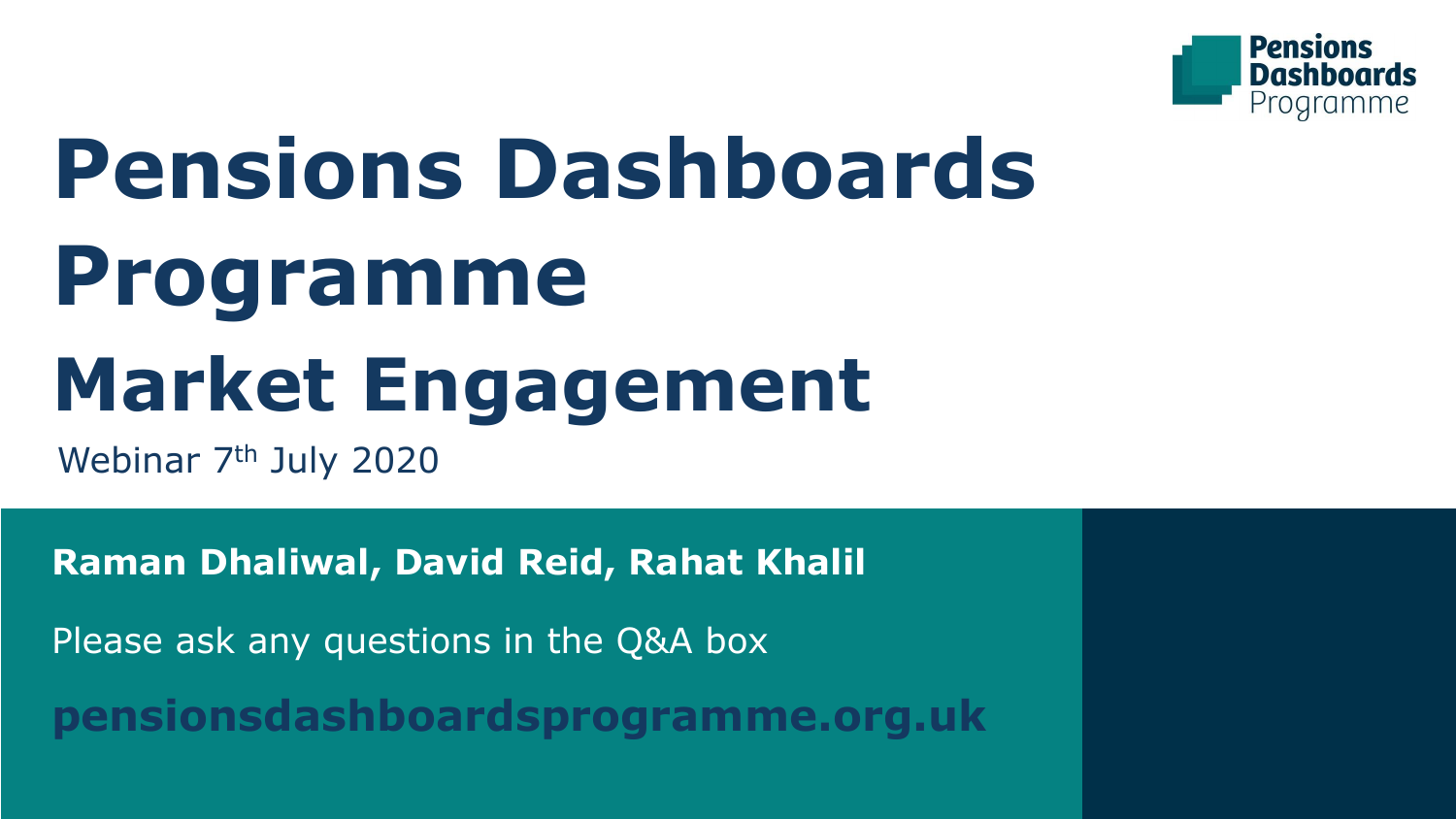## **PDP Background**

#### **Aim of the Pensions Dashboards:**

Enable individuals to access their pensions information online, securely and all in one place, thereby supporting better planning for retirement and growing financial wellbeing.

The Government set out its position on the delivery of Pensions Dashboards in its response to the consultation in April 2019 stating that:

- ❑ Government will legislate to compel pension providers and schemes to provide people's pension information to them via dashboards; and
- ❑ The Money and Pensions Service (MaPS) will have responsibility for delivering the digital architecture, working with industry.

It also set some overarching design principles around:

- ❑ Putting the individual at the heart of the process;
- ❑ Ensuring individuals' data is secure, accurate and simple to understand; and
- ❑ Ensuring that the individual is always in control over who has access to their data.

The aim of the **Pensions Dashboards Programme (PDP)** is to connect individuals with their pensions by creating the central architecture to enable the Pensions Dashboards to operate.

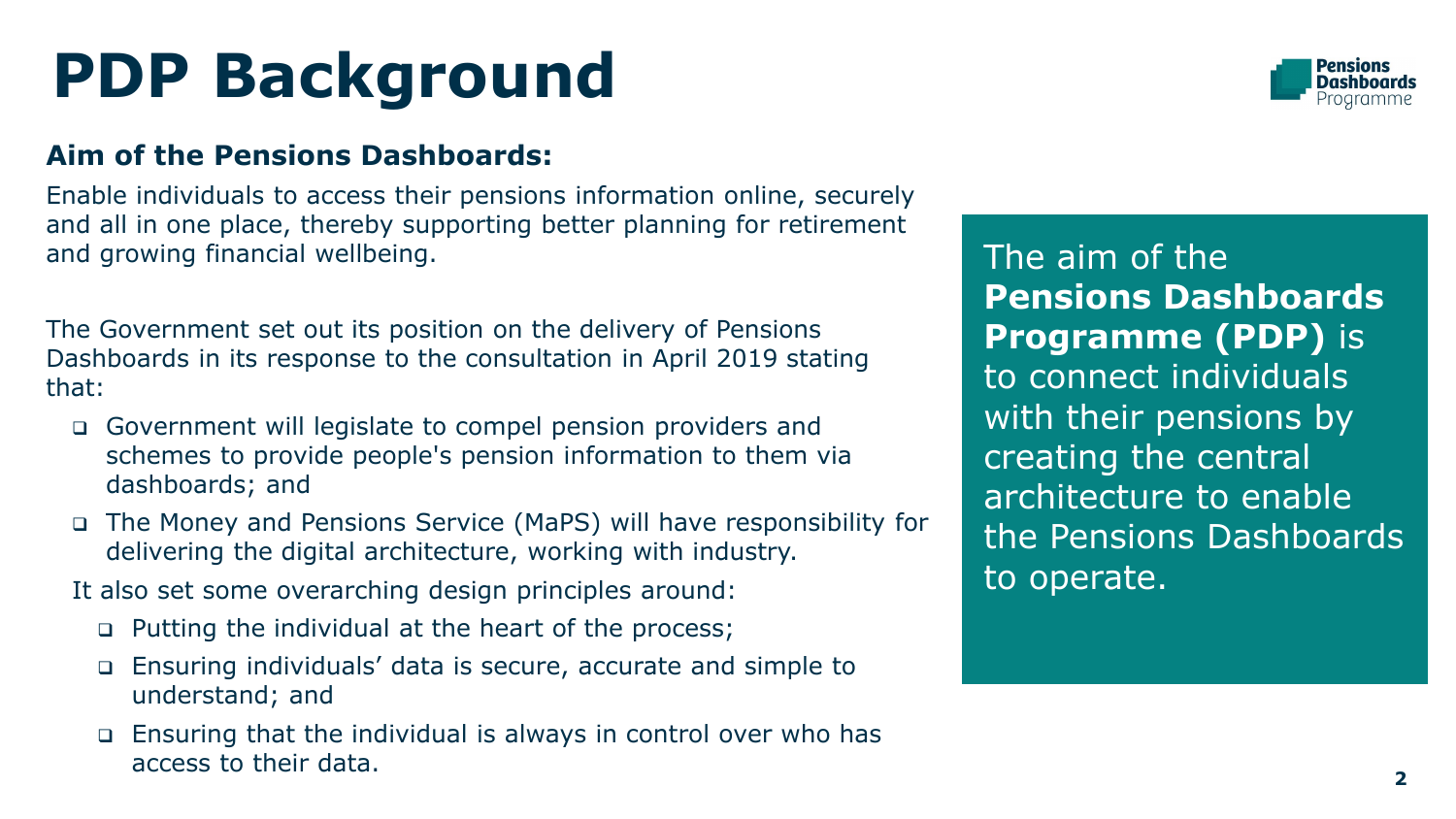### **Proposed digital architecture – overview of the Ecosystem**

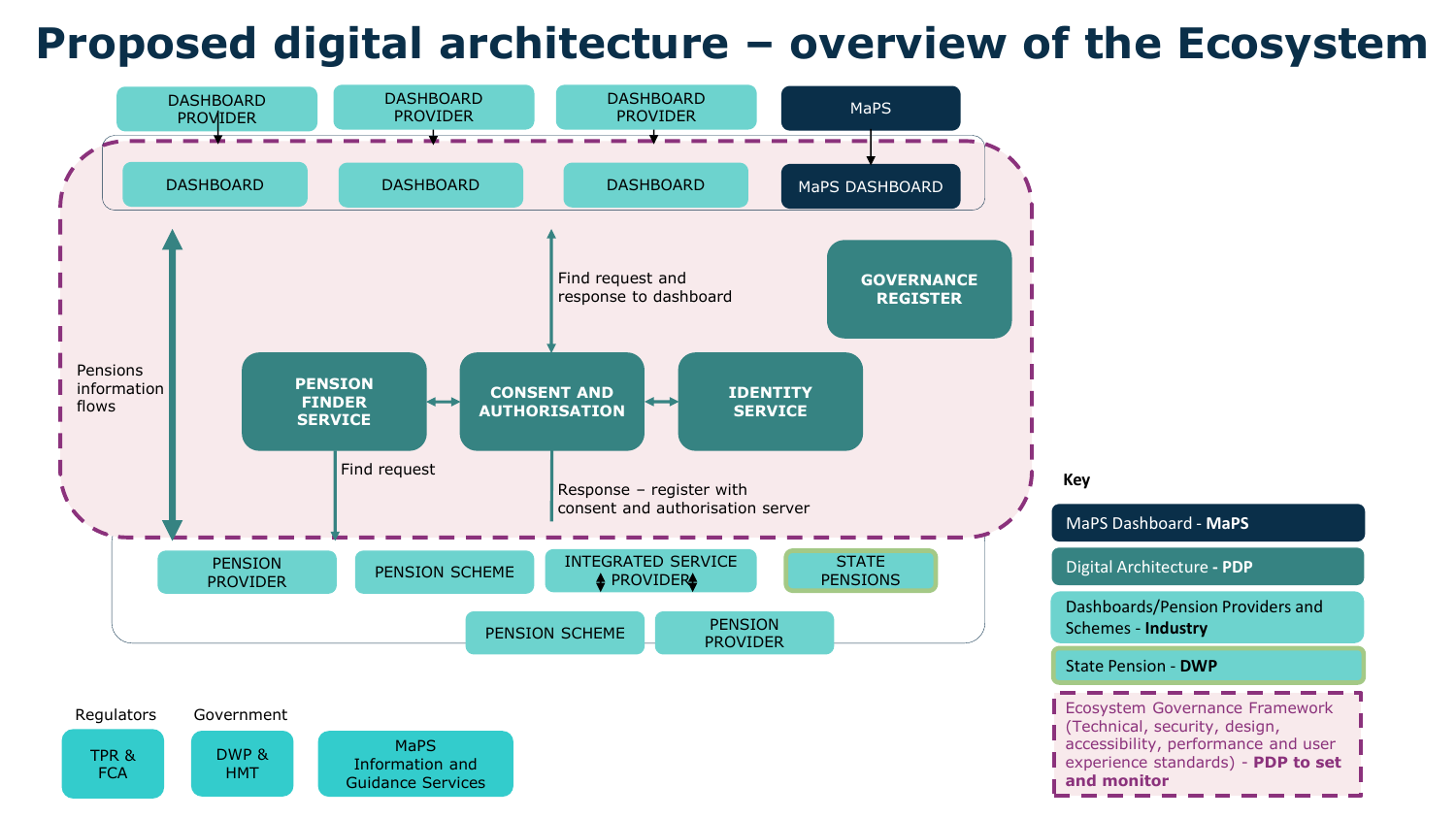## **Where are we now**





#### **Indicative Programme Phases**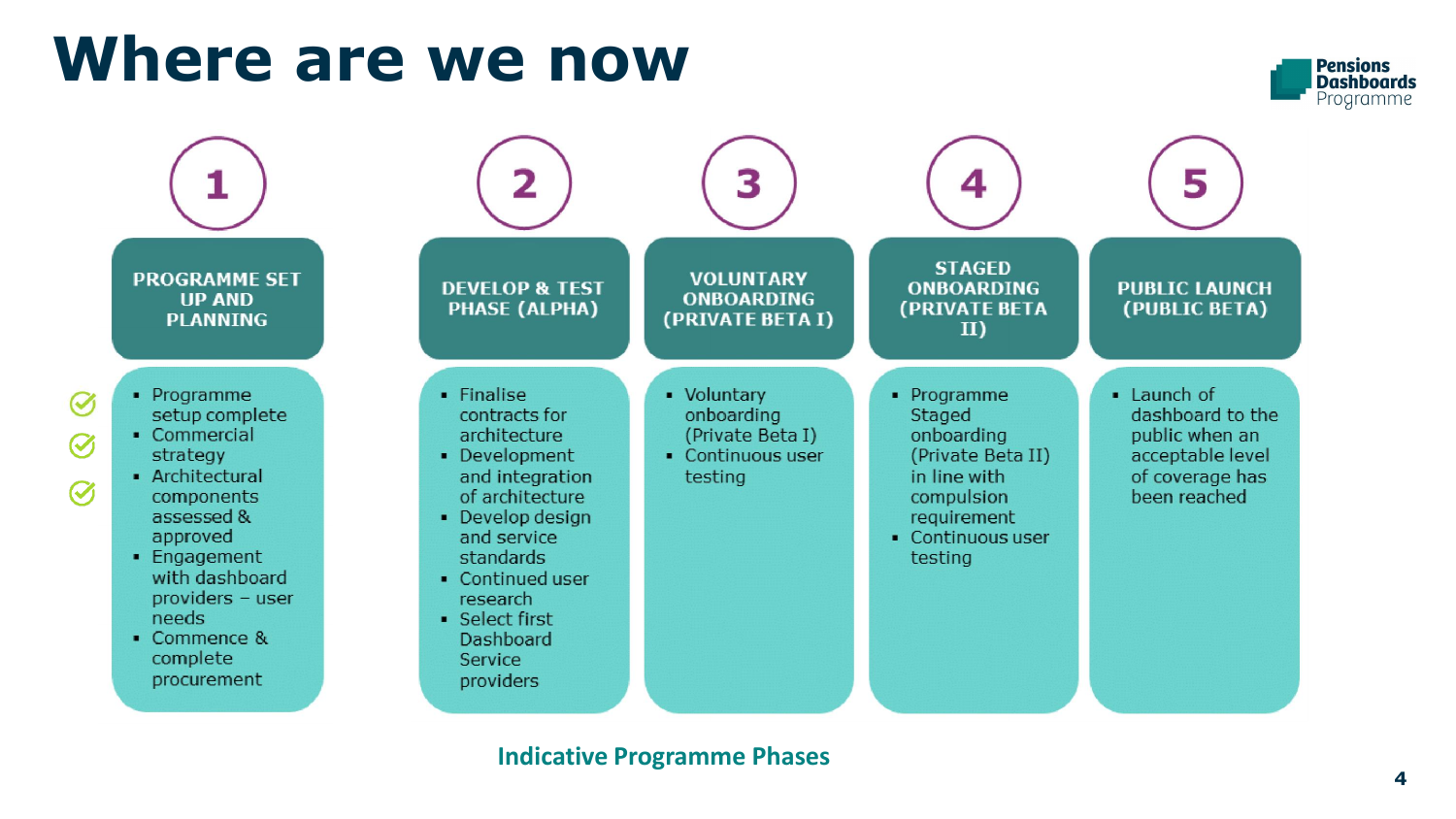## **Objectives of Market Engagement**



- Brief suppliers and pensions industry organisations interested in the future digital architecture procurement opportunity for a Pension Finder Service and Governance Register.
- Engage with suppliers to identify the technical components presently available within the marketplace, to help inform the development of the digital architecture requirements.
- Receive feedback from suppliers on how they propose to meet key aspects of the requirements.

#### **Process:**

- The PDP issued a market engagement notice to raise awareness in the wider market of a potential future procurement exercise to procure the requirements for a Pension Finder Service and Governance Register which form a part of the proposed central digital architecture.
- Suppliers are being invited to complete a Request for Information Questionnaire as part of this process. This will allow us to identify the readiness, capacity and capability of potential suppliers prior to undertaking a formal competitive procurement exercise.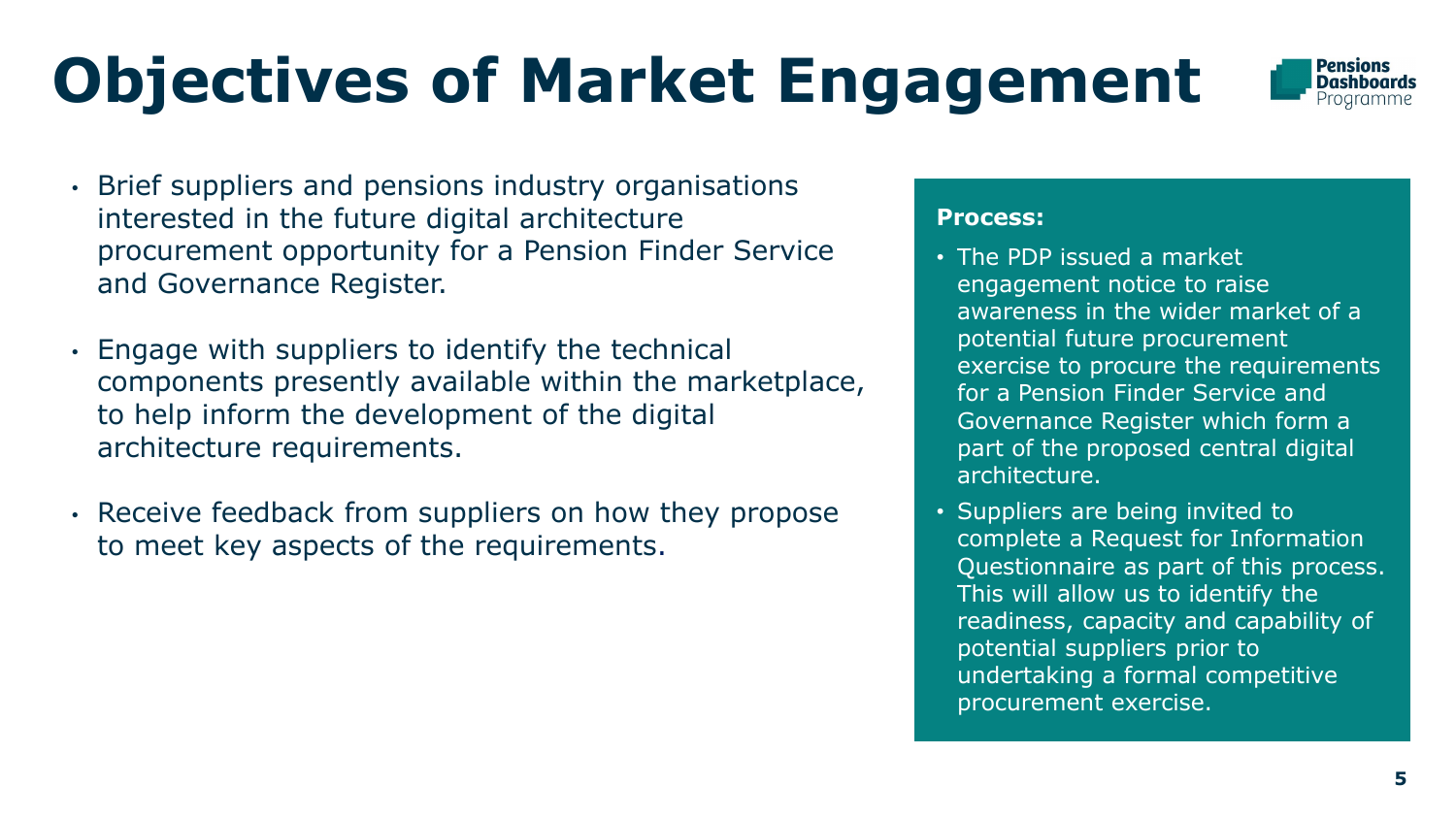

# **Next Steps**

- Market engagement concludes 31 July 2020
- Review responses August 2020
- Advise route to market for PFS and Governance Register – Sept / Oct 2020
- Commence IDV market engagement Nov 2020
- Commence procurement Autumn 2020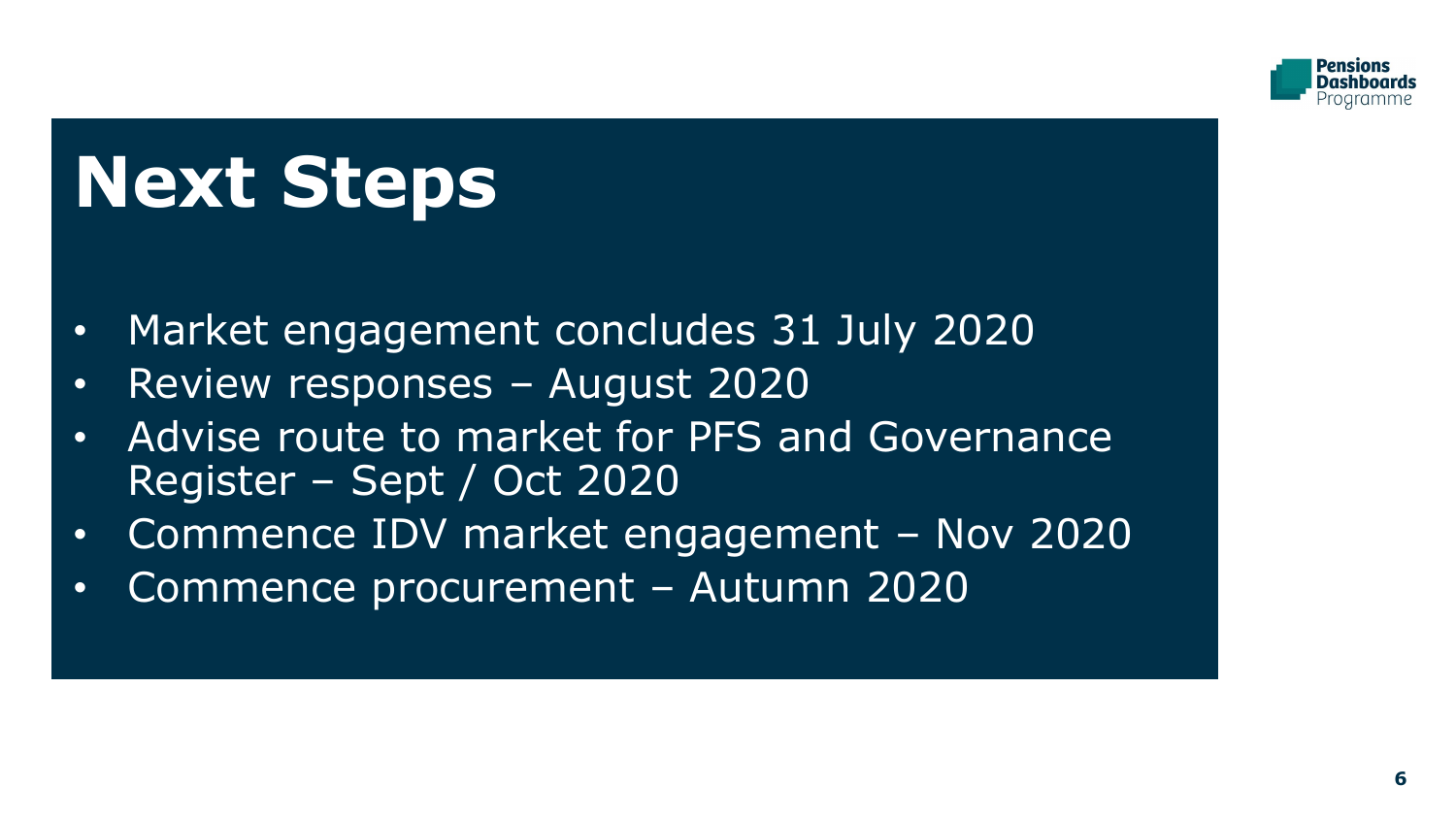

# **Q&A session**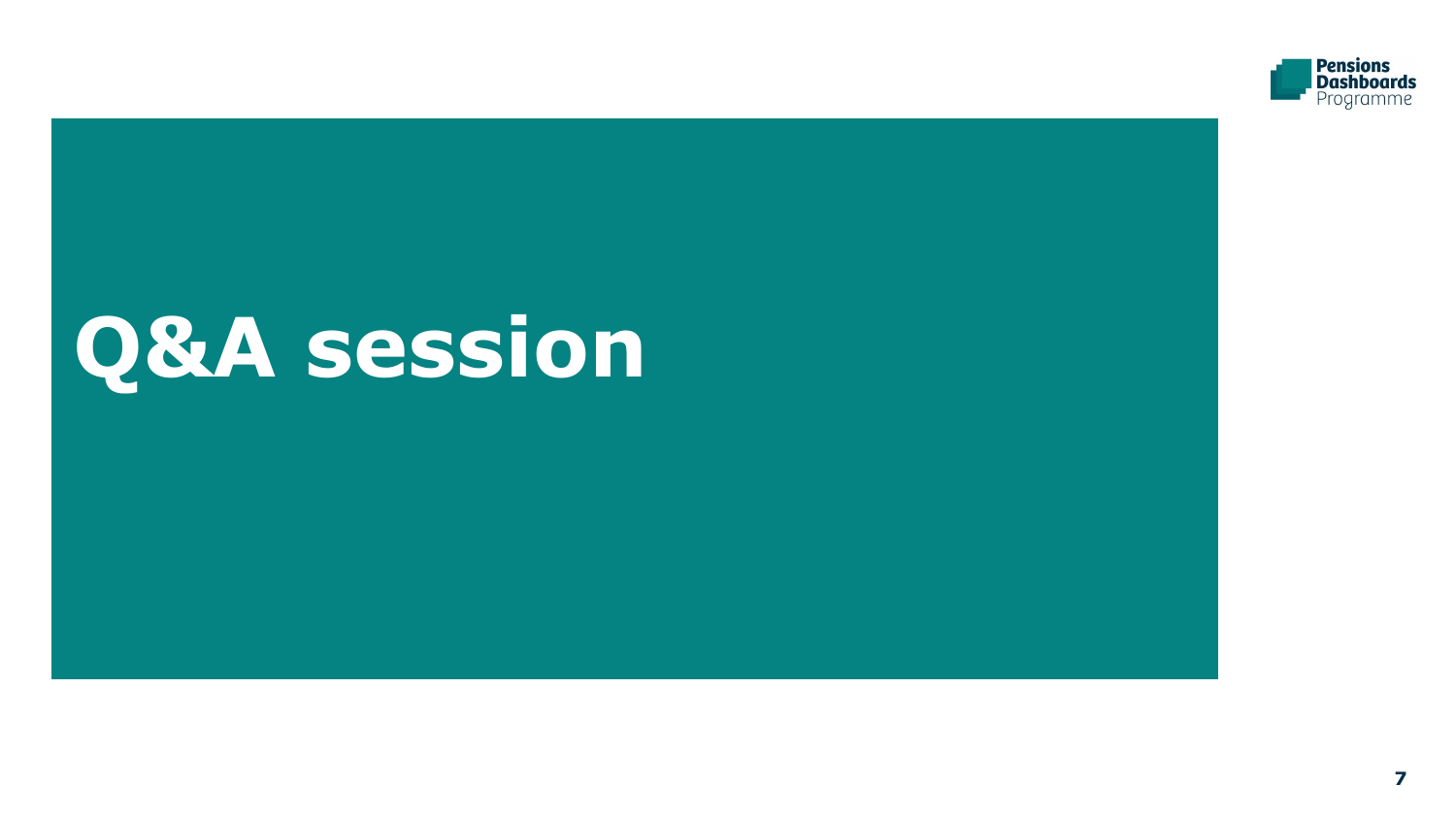

# **Appendix: Diagrams**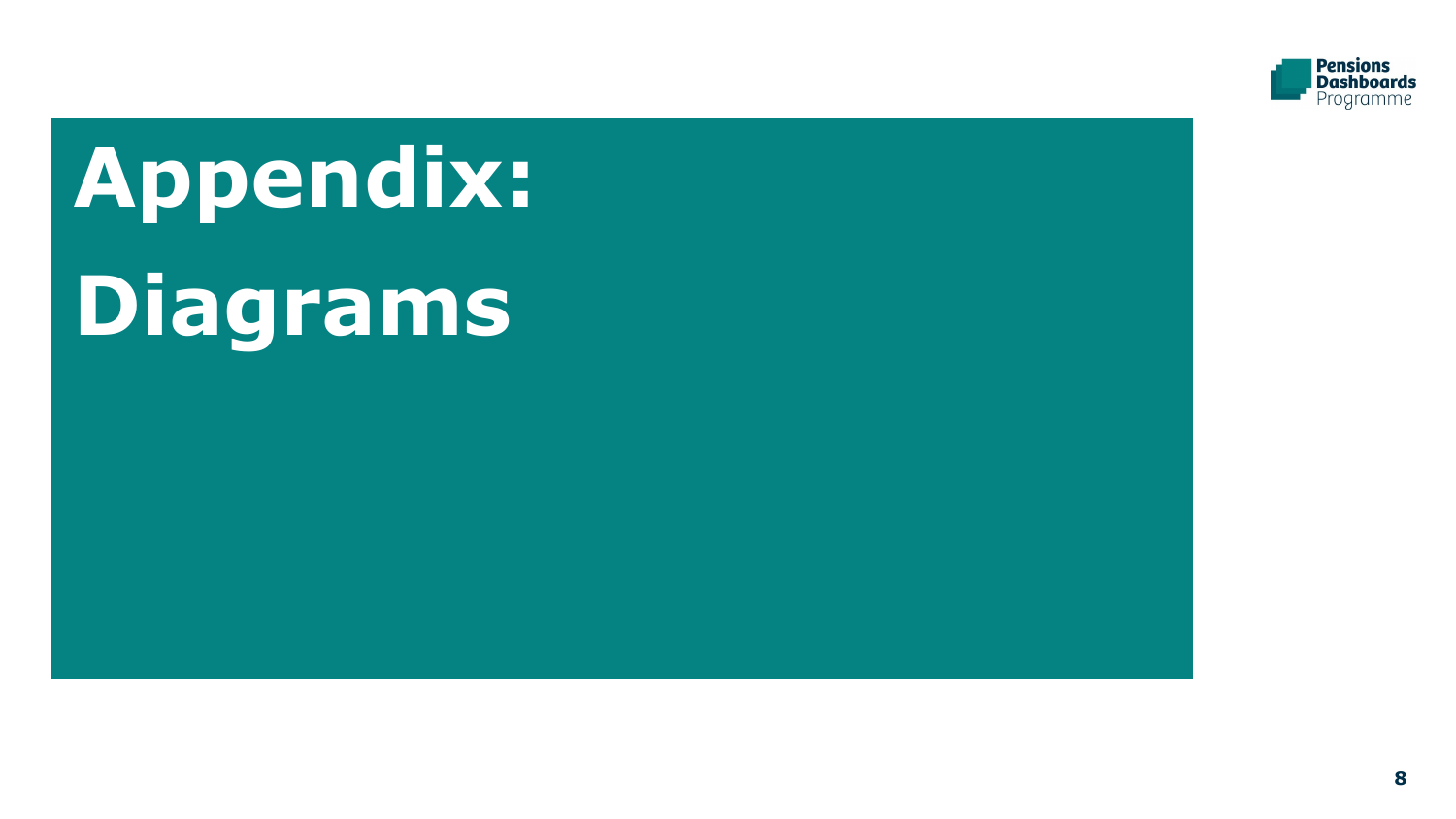### **Components and User Interaction**